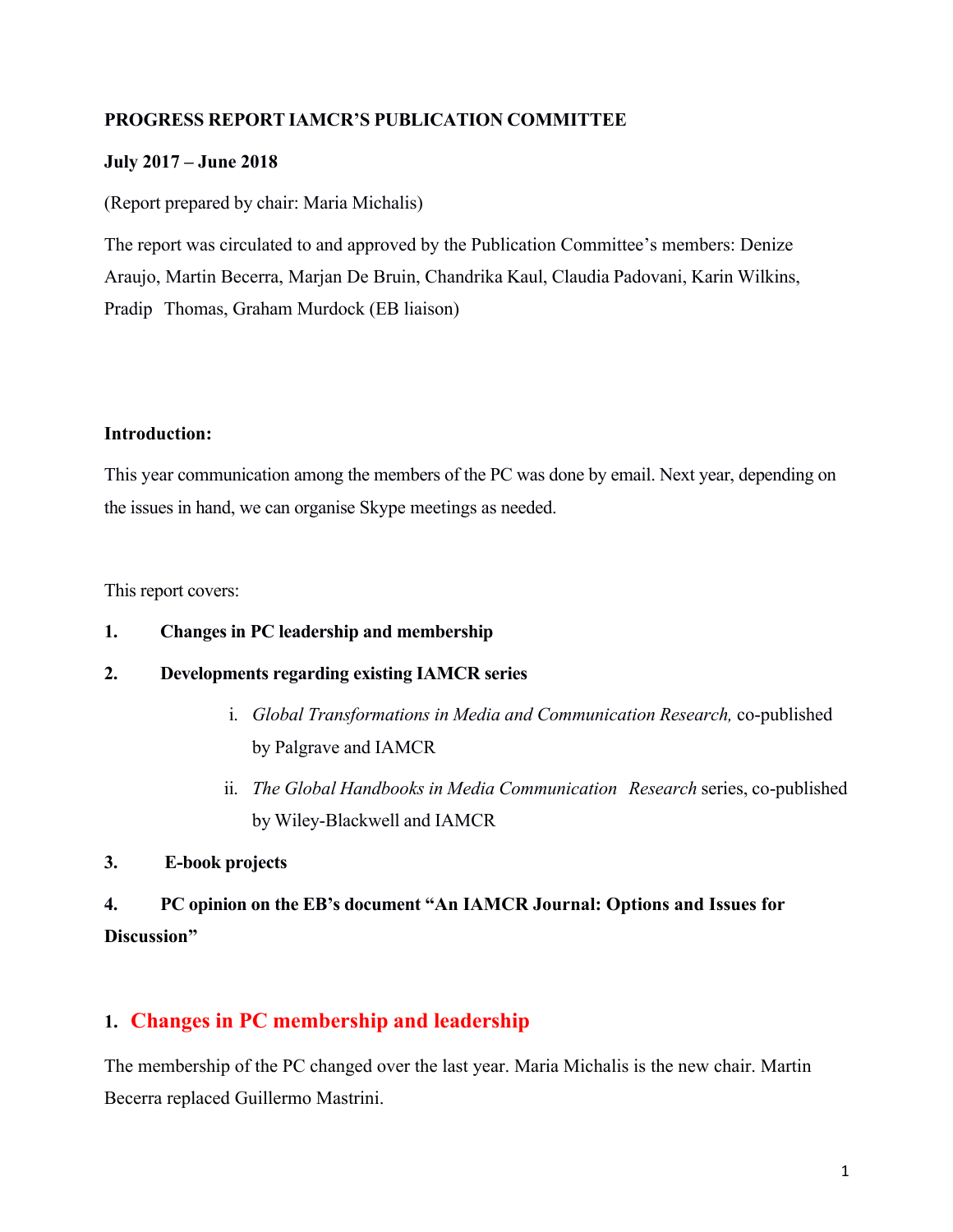### **2. Developments regarding existing IAMCR Series**

**A) The** *Global Transformations in Media and Communication Research,* **co-published by Palgrave and IAMCR**

The series editors (Marjan de Bruin and Claudia Padovani) report:



**Palgrave/IAMCR Series:**

*Global Transformations in Media and Communication Research* 

**Report July 2017-June 2018**

**Prepared by series editors: Claudia Padovani and Marjan De Bruin**

Since 2014 the IAMCR/Palgrave series Global Transformations in Media and Communication Research reflects the intellectual capital of IAMCR; it constitute a forum for collective knowledge production and exchange thanks to trans-disciplinary contributions.

We, the series editors, are glad to say the series is developing into a rich collection of thought provoking volumes; and we are excited to see the growing interest among IAMCR members to publish through this channel.

Overall, we think the period between Cartagena 2017 and Eugene 2018 has been positive: one book has been published and another one will be available soon and we have received four new proposals, all of which have been dealt with in smooth collaboration between series editors and Palgrave. The series seems to have gained visibility within the IAMCR membership and proposed volumes fully respond to the series' goals, including the translation of relevant works for an English audience.

More can be done, by series' editors, the Advisory Board and the Publication Committee, to solicit contributions from non-Western and Latin American regions, as well as from Africa and Asia.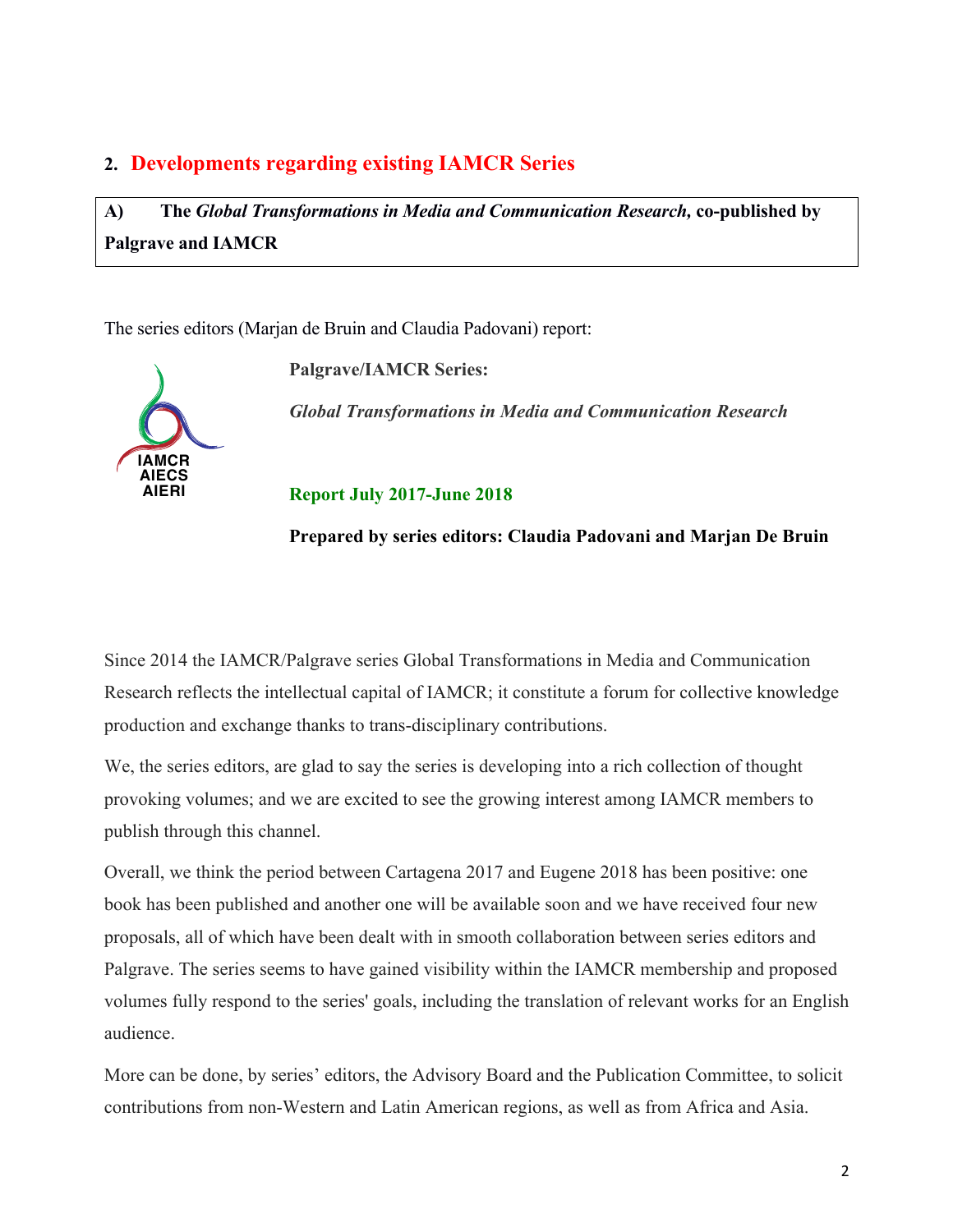### **a. Published volumes**

Here the list of volumes that have been published since 2014:

| Editor(s)/Year | <b>Title</b> |
|----------------|--------------|
|                |              |

| Claudia Padovani and Andrew        | Communication Rights and Social Justice.         |
|------------------------------------|--------------------------------------------------|
| Calabrese (2014)                   | Historical accounts of transnational             |
|                                    | mobilitzations                                   |
| Luis Albornoz $(2015)$             | Power, Media, Culture                            |
| Francesco Fattorello (2015)        | The Theory of the Social Practice of Information |
| Chris Paterson, David Lee, Anamik  | <b>Advancing Media Production Research</b>       |
| Saha and Anna Zoeller (2016)       |                                                  |
| Ravindra Kumar Vemula and          | Health Communication in the Changing Media       |
| SubbaRao M. Gavaravarapu (2017)    | Landscape                                        |
| Sergio Sparviero, Corinna Peil and | Media Convergence and Deconvergence              |
| Gabriele Balbi (2017)              |                                                  |
| Francisco Sierra Caballero and     | Networks, Movements and Technopolitics in        |
| Tommaso Gravante (2017)            | Latin America                                    |
| Sandra Ristovska and Monroe Price  | Visual Imagery and Human Rights Practice         |
| (forthcoming 2018)                 |                                                  |

### **b. Proposals in progress for submission to Palgrave**

And here is the list of proposals that have been submitted or are in the final stage of preparation for submission, for which we are in contact with interested authors:

**i. Muniz Sodrè translation**: *The Science of the Common* (original title: *A Ciência do Comum: Notas para o método comunicacional*)

Translation of this volume was suggested by Advisory Board member Prof. Kaarle Nordenstreng.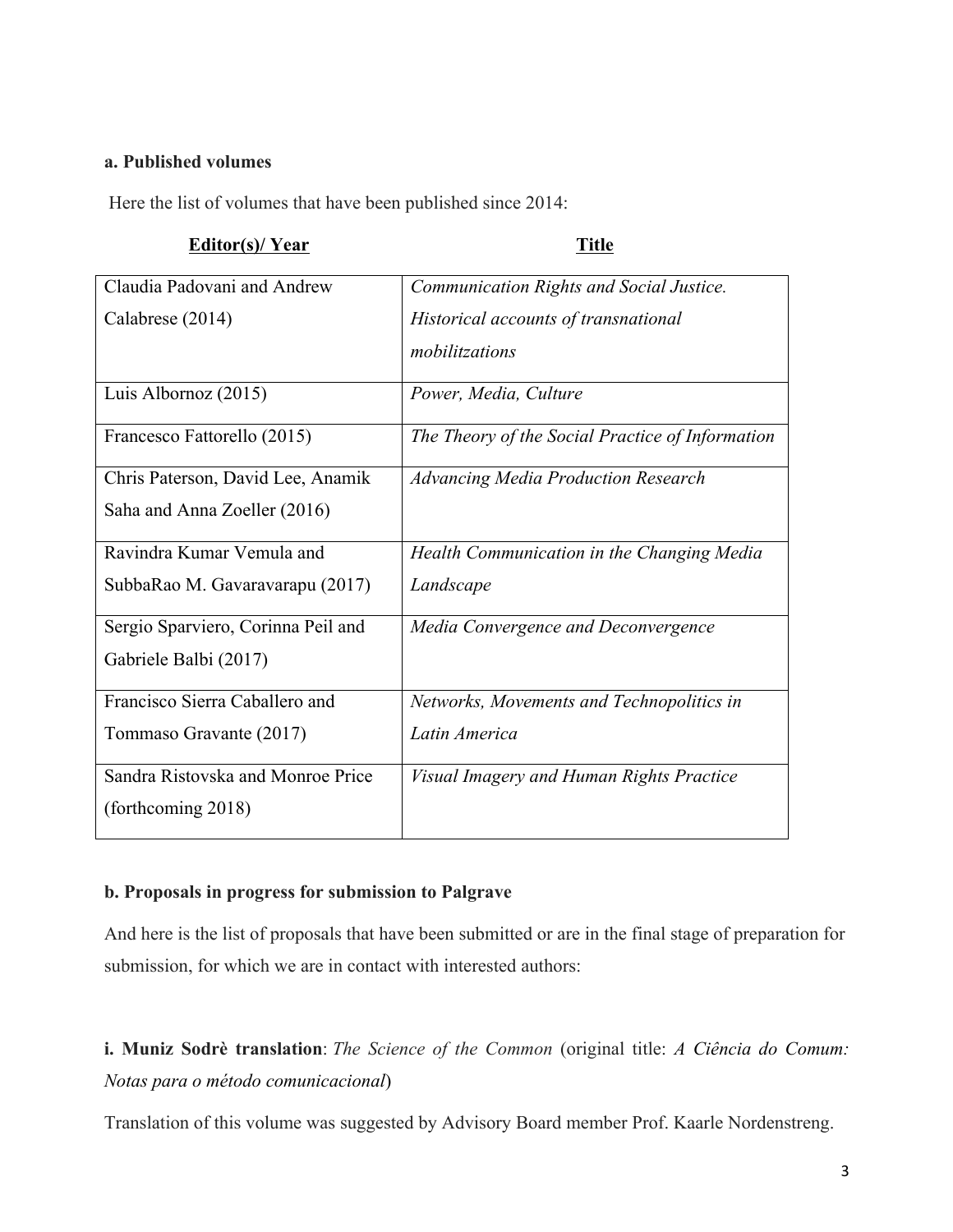Here what the Director of the Communication and Society Research Centre, Moisés Martins says about Sodré's text: "Muniz Sodré proposes in this work a revision of the concept of communication, understanding it as a new place [my note: novo lugar – lugar is a place of belonging) within social thinking. It is in this sense that he calls it: a science of the Common (ordinary). That is, what interests him is what he regards as an ethical-political imperative: to reinterpret citizenship, placing the essential issue of the formation of the new human. This purpose implies the associating philosophy with the school, which was already present in ancient Greece. This articulation between philosophy and education remains today in the University as an indispensable challenge for contemporary societies, in emergency or in mutation."

**Status**: The proposal has been sent to Palgrave (March 17, 2018) and went through review process. The review is very positive. The series' editors have submitted an application for IAMCR Special Fund to support translation from Portuguese to English.

### **ii. Francisco Sierra and Carlos del Valle Rojas** (Eds.): *Communicology of the South and The Decolonial Turn* (original title: *COMUNICOLOGIA DEL SUR*)

This book exists in Spanish. The editors have submitted a complete translation. This collective volume of some of the leading academics in Latin America offers an innovative and original look at what they have called "Southern Communicology."

**Status**: Proposal and manuscript have been sent to Palgrave (March 17, 2018) and we expect feedback on review shortly.

### **iii. Nelson Ribeiro and Christian Schwarzenegger** (Eds.): *Dissemination of Fear during War and its Aftermath.*

**Status**: The editor, who is active in IAMCR's History WG, worked to get a wider global composition of contributors. We expect the finalized proposal shortly.

**iv. Pieter Maeseele, et al.** (Eds.): *When the Local Meets the Digital: Implications and Consequences for Environmental Communication.*

The editors are active in IAMCR's Environment, Science and Risk communication WG.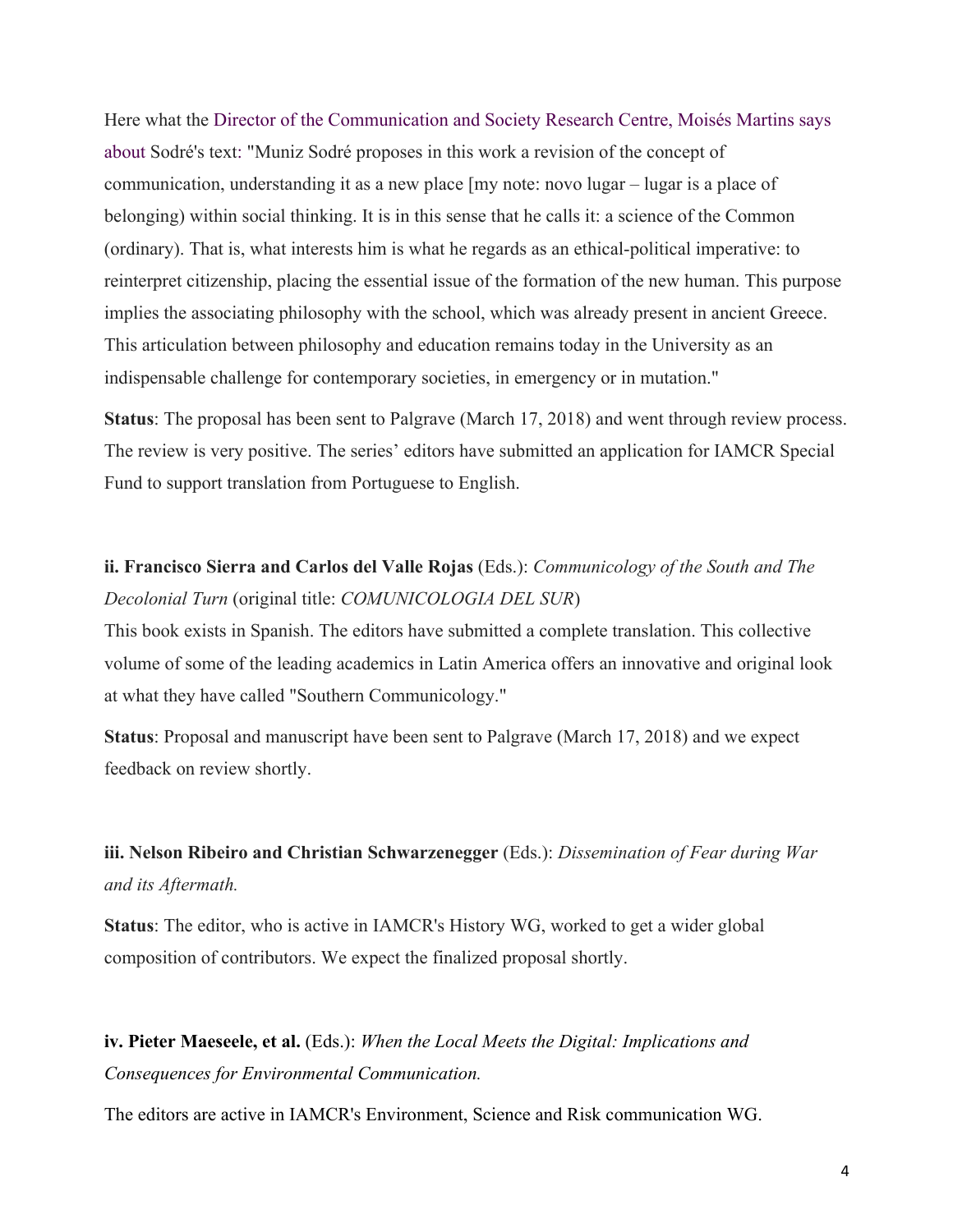**Status**: The editors expected to submit the book proposal early April. 2018. After an extended Call for Papers, the editorial team received 19 abstracts, of which nine were accepted unconditionally, and seven are being revised. The final proposal should be sent to series editors before the 2018 Conference.

### **c. New from Palgrave**

Palgrave changed editors. The new editor for the series is Lucy Batroney, with whom the series' editors had a first Skype meeting mid-March, followed by regular communication. It has been agreed that Palgrave will advise the Series Editors every time a new volume is published, so that we can promote the new publication on the IAMCR website.

Lucy confirmed somebody from Palgrave will attend the upcoming IAMCR Conference. We suggested it would be nice to have our usual 'gathering at the Palgrave booth' to celebrate, with editors and authors, books published over the year.

#### **d. Other Series Editors' activities**

Over the past months we have also:

• Revised the Advisory Board composition, so as to meet the goal of having broader representation from different region and areas of communication study. Current AB members are listed on the Series webpage: Martín Becerra, Marjan de Bruin, Gerard Goggin, Claudia Padovani, Robin Mansell, Francesca Musiani, Hillel Nossek, Kaarle Nordenstreng, Marc Raboy, Usha Raman, Ruth Teer-Tomaselli, Pradip Thomas, Daya Thussu, Elena Vartanova and Janet Wasko;

Revised text on the Palgrave series at the IAMCR website in relation to process of proposal submission and management;

Shared the series' experience with, and gave our contribution to the Publication Committee, of which we both are a member;

Made an effort of being in touch with the AB on a regular basis, particularly circulating new proposals to the AB before sending them to Palgrave: this procedure was solicited in Cartagena during an AB meeting but we can arrange for more effective procedures to get feedback;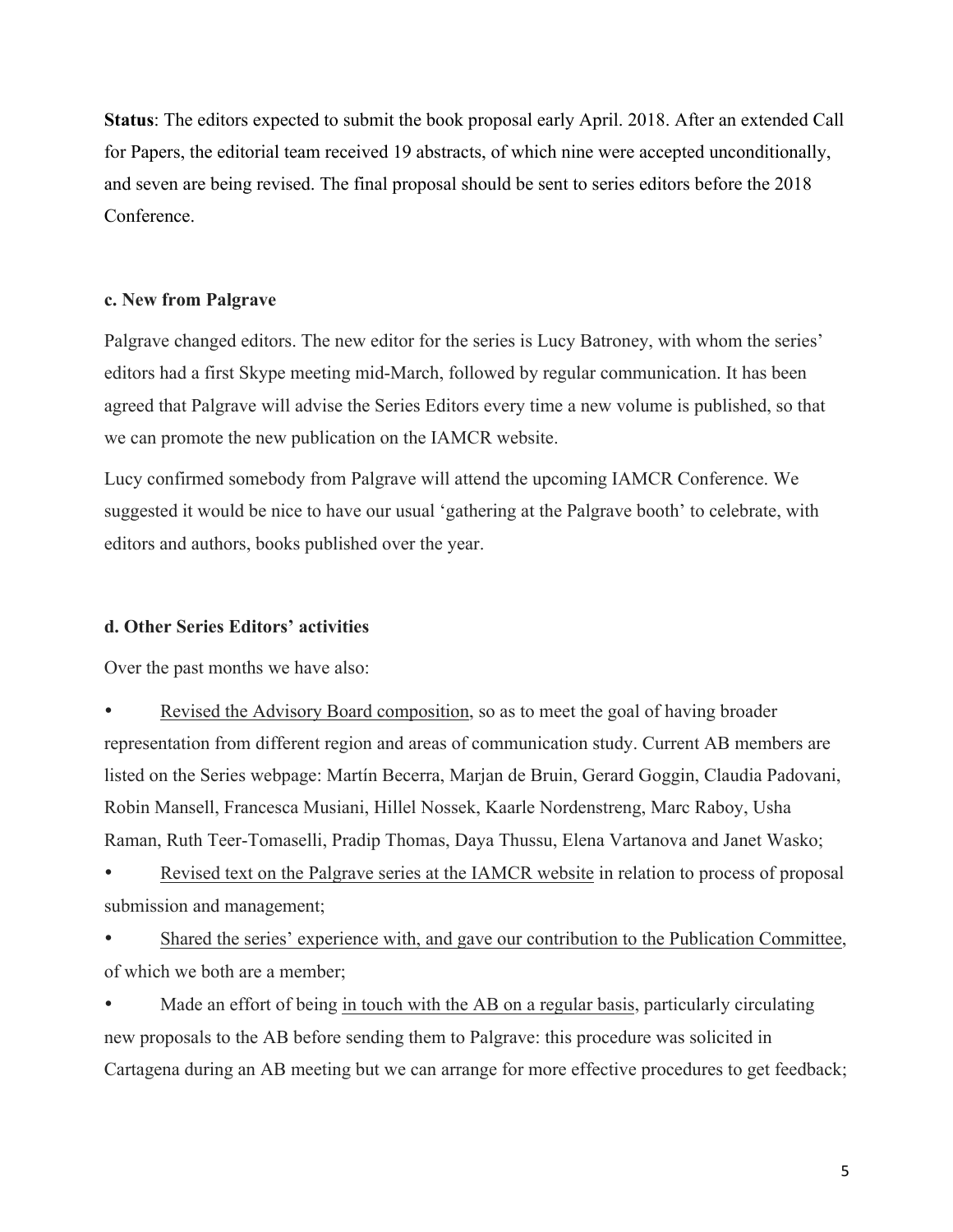• Solicited more proposals from IAMCR members and Section Heads who had expressed their interest and anticipated proposals in July 2017 and we hope proposals may come in after the Eugene conference;

Issued a new call for proposals on the occasion of the IAMCR Conference at Eugene, Oregon.

*B. The Global Handbooks in Media Communication Research* **series**, co-published by Wiley-Blackwell and IAMCR

The series editors report:

The renewed contract with Wiley for *Global Handbooks in Media Communication Research* was signed in May 2018. Series editors, Janet Wasko and Karin Wilkins, met with Executive Editor, Haze Humbert, at ICA2018 in Prague and discussed plans for reinvigorating the series.

Two books are currently under contract and in progress:

*Handbook of Media Education Research* and

*Handbook on Diasporas, Media and Culture*

Several proposals and other potential projects are being discussed and a call for proposals will be circulated soon among IAMCR's Section and Working Group heads.

Four Handbooks have been published and are advertised on Wiley's website:

*The Handbook of Development Communication and Social Change,* 2014; by Karin Gwinn Wilkins, Thomas Tufte, Rafael Obregon (Eds.).

*The Handbook of Political Economy of Communications*, 2014, by Janet Wasko, Graham Murdock, Helena Sousa (Eds.).

*The Handbook of Global media and Communication Policy*, 2011 and 2014, by Robin Mansell and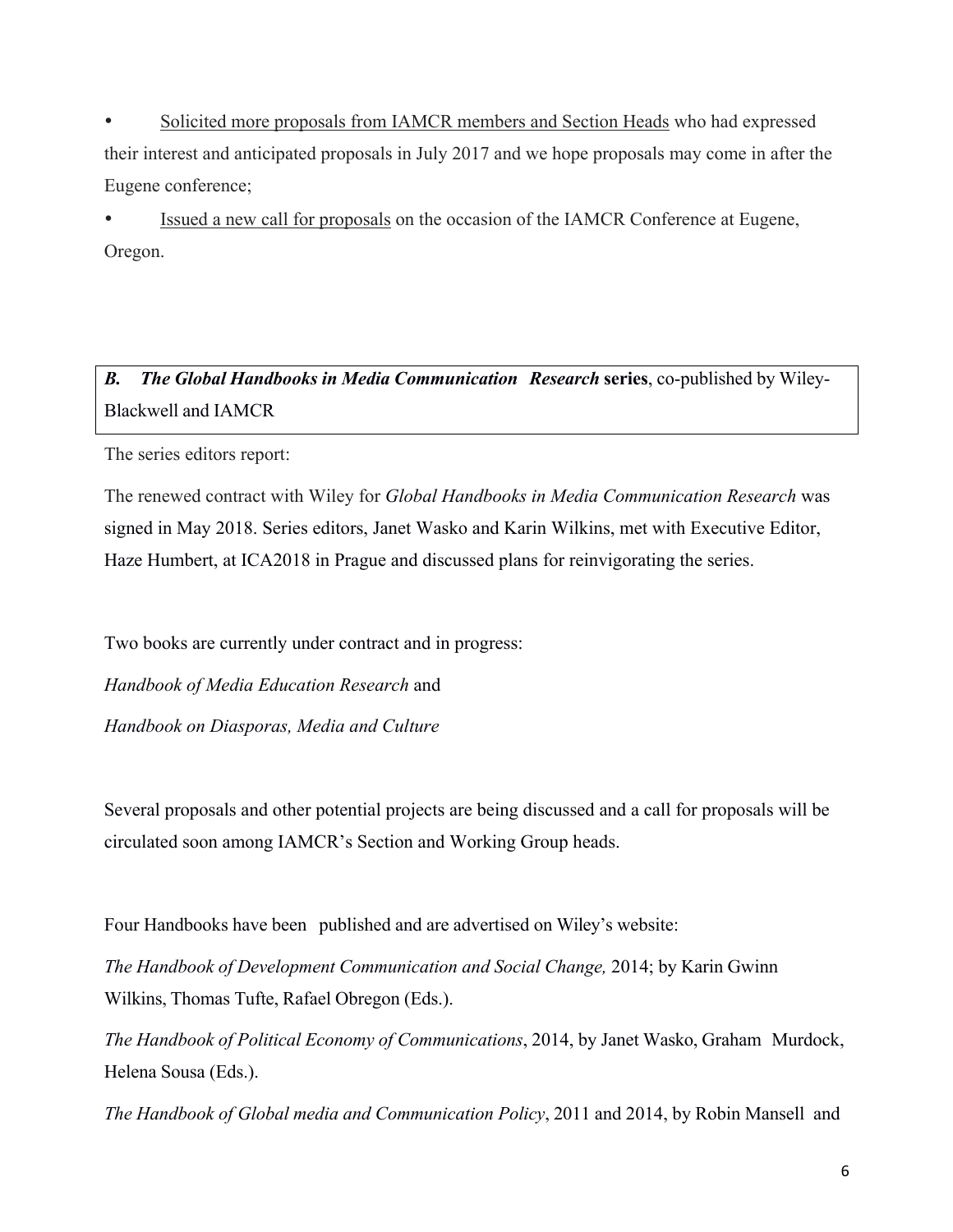Marc Raboy (Eds.).

*The Handbook of Media Audiences, 2011 and 2013, by* Virginia Nightingale (Editor)

### **3.** *Publications: e-books*

In 2017, Denize Araujo coedited the e-book "*New Concepts and Territories in Latin America*" with Adilson Cabral, Cesar Bolaño, Fernando Andacht and Fernando Paulino. The e-book was launched during the Cartagena IAMCR 2017 and is now available at www.pagina42.com.br/catalogo-pagina-42/new-concepts-and-territories-in-latin-america/

The e-book, in English and Spanish, was conceived as a way to relate to theme of the 2017 IAMCR Conference "Transforming Culture, Politics & Communication: new media, new territories, new discourses," and was sponsored by the ALAIC and the ULEPICC.

There are five subthemes in the e-book: Audiovisual Communication; Literature & Arts; Communication Politics & Cultural Policies; Latin American Images & Imaginaries; Social Movements; Citizenship; Democracy & Migration; and Technological Convergences, YouTube & Internet.

The e-book "*Visualities and Intermedialities*," coedited by Sunny Yoon, Deborah Tudor and Denize Araujo, is a proposal of the VIC WG with the objective of having works by researchers from all Sections and WGs whose themes contemplate the proposed ones. At the moment, papers have been reviewed and will be sent to the publisher. The e-book will be available at the IAMCR site.

# **4.** *PC opinion on the EB's document "An IAMCR Journal: Options and Issues for Discussion"*

Below the PC's response to the EB's document "An IAMCR Journal: Options and Issues for Discussion (January 2018)," submitted in March 2018.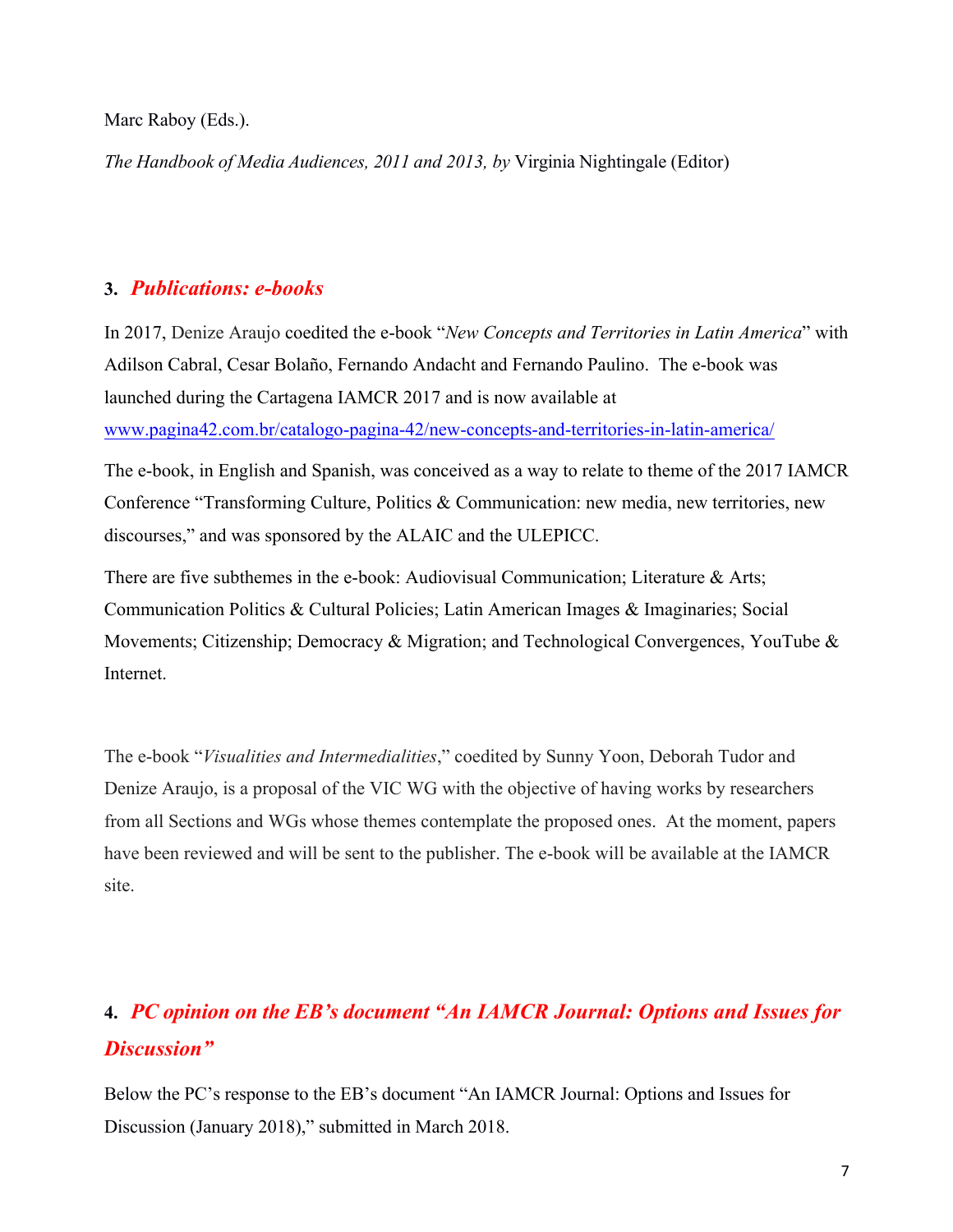The EB will take into account the PC's opinion before presenting a revised version of the document to the IC for adoption.

### **Publications Committee response to "An IAMCR Journal: Options and Issues for Discussion" prepared by the EB**

The PubComm welcomes and overall supports this initiative. They thank the EB and Graham in particular for preparing the consultation document.

The Committee asks that the EB gives further consideration to the specific goals and objectives that would make this a distinct flagship journal. For instance: What would make this Journal special? Different? Needed? Provocative? How to avoid just another journal as there are too many? With answers to these questions, the proposal should be ready for presentation at the IC.

Turning now to the specific EB recommendations, the views of the PubComm are presented in blue.

#### **FINANCING**

*EB recommend that the journal should be fully open access and that it should be housed on a stand-alone platform within the IAMCR site, with the running costs met from within the general IAMCR secretarial budget.*

*Initial start-up costs for establishing and launching the journal would be eligible for a one-time grant of US\$2,000 from the Association's task force fund.*

The PubComm agrees with the EB's recommendation. In particular, it supports the full open access model that promotes inclusion and the hosting of the journal on a stand-alone platform within the IAMCR site which seems to be the best financial proposition.

There is support with thin the PubCom of the 'print on demand' option (costs to be considered).

Question for clarification: would it be open to IAMCR members only or to all (including nonmembers)?

Voluntary labour seems to be the best option. From the very beginning the accent should be on '**quality'** and a **rigorous review** process. We are confident that there will be people within our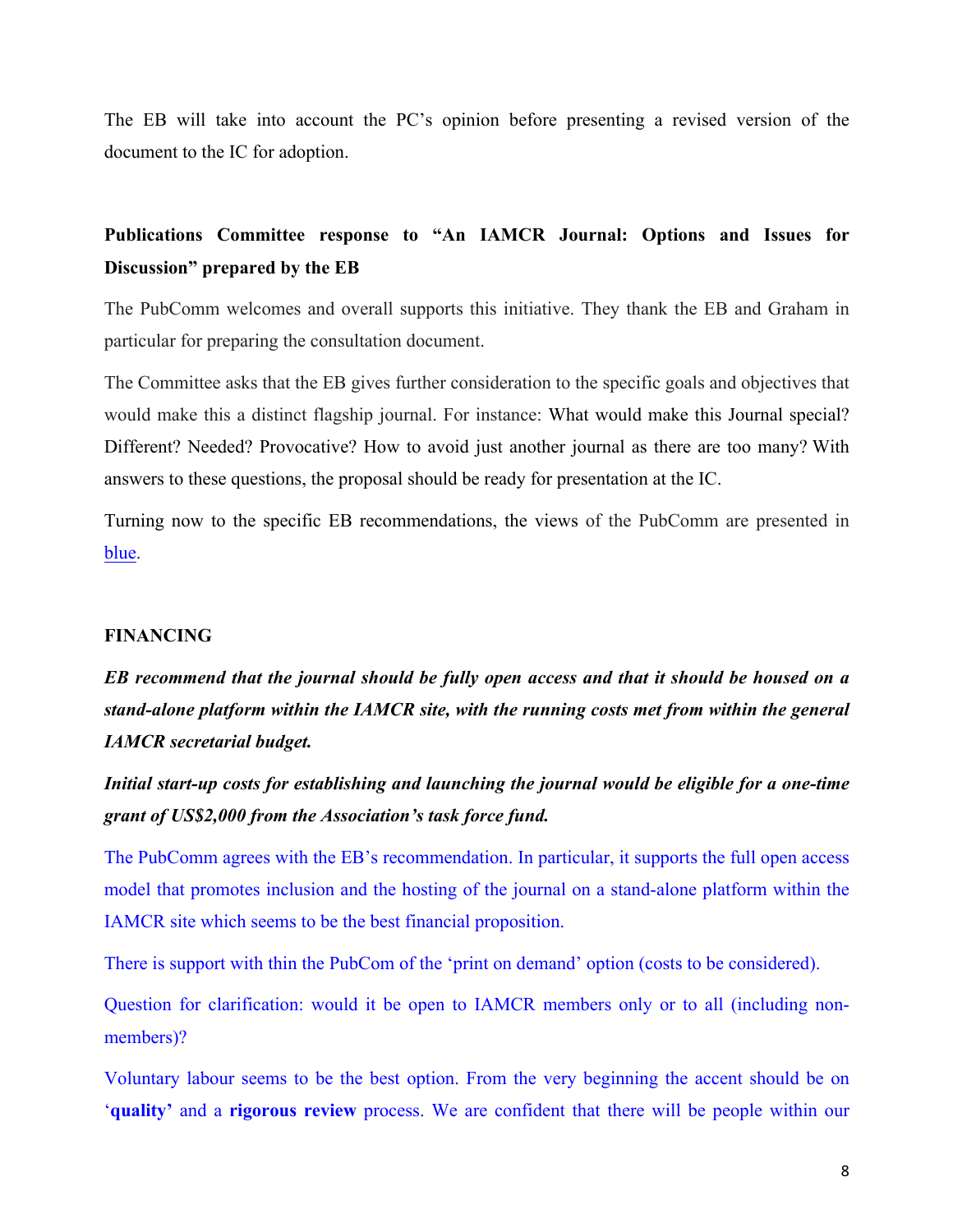membership (especially Ss &WGs) who will be keen to get involved in different roles.

Institutional support should be explored, though the PubCom believes that we should avoid "ownership" by resourceful universities. The model of working with, or working like, the Open Humanities Press sounds interesting.

Another idea: could IAMCR consider a (symbolic but useful) US\$1 increase of membership fees (possibly US\$10 for institutional members) aimed specifically at supporting journal costs? This would provide sense of ownership and would be reflected in IAMCR members possibility to play a role, participate in organizational structure, be involved in the Advisory Board, act as editors of themed issues etc.

It'd be good, IF any profit coming out of the journal (advertisements?) would remain within the circle of those who produce the Journal, institutionally speaking (meaning would go to IAMCR).

#### **ORGANISATION AND OPERATION**

**PERIODICITY** –*The EB recommend two issues year, one based on the annual conference theme and contributions and one open issue. This would generate a workload for editors and reviewers that is manageable while offering sufficient regularity of publication to keep the journal visible.*

The PubComm agrees with the EB's recommendation.

### **ADMINISTRATION**- **the overall administration of the journal would be the responsibility of the Association's Publications Committee.**

The PubComm is not clear what the 'overall administration' would entail. Does this refer mainly to the setting up of the journal's Editorial Board (issuing a call etc.)?

The **Editorial Board** should be inclusive and diverse. A suggestion is for the journal to have :

• a small Editorial Board that make decisions about future themes and have the final say on what contributions to include. An idea is that the Main Board members are elected by the International Council (which is a representative body of the membership),